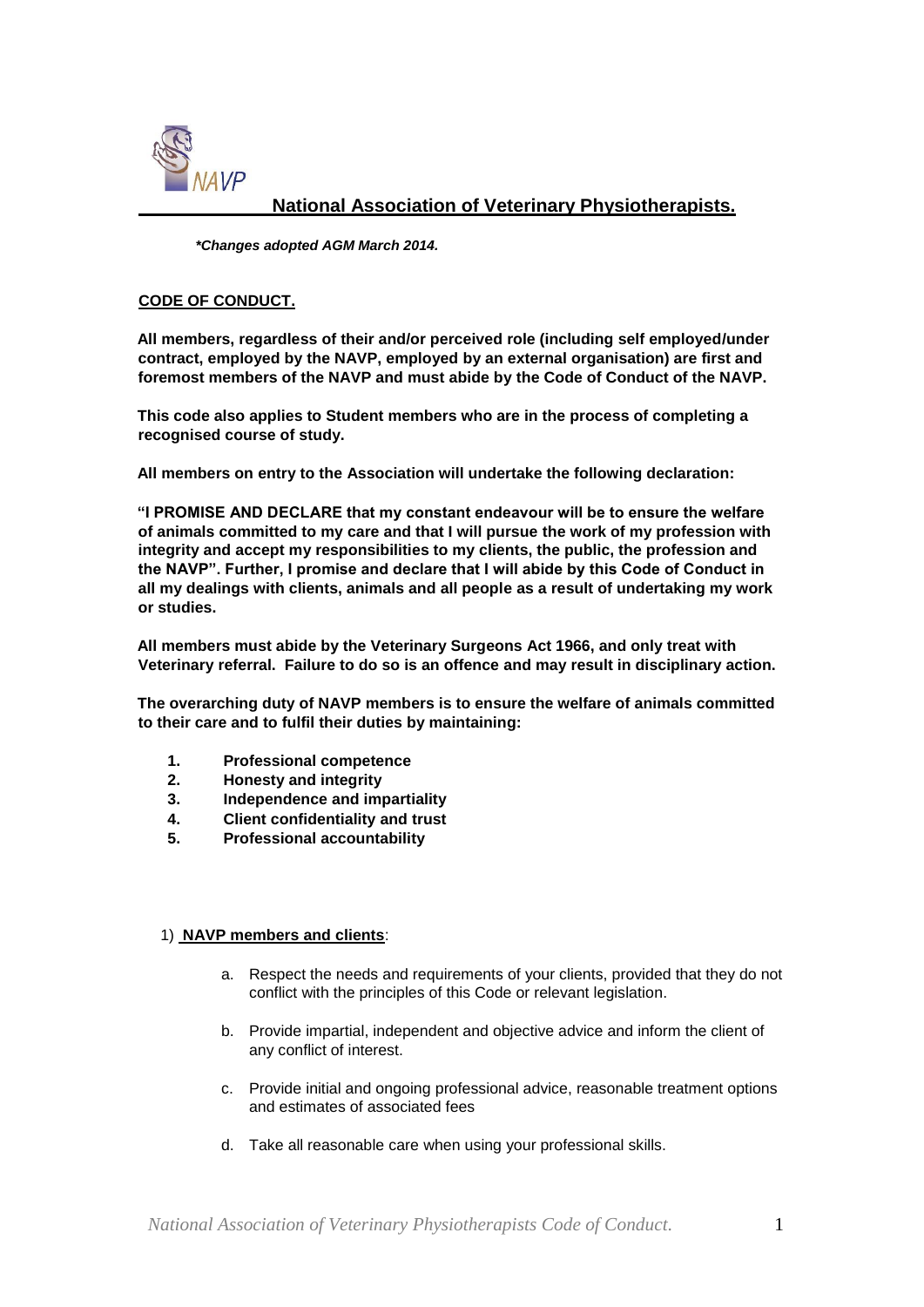- e. Keep your skills and knowledge up to date.
- f. Stay within your area of competence.
- g. Maintain clear and accurate records.
- h. Explain your preferred treatment option including possible side effects.
- i. Obtain owners consent to treatment.
- j. Recognise the owners have freedom of choice.
- k. Promote responsible animal ownership.
- l. Maintain client confidentiality unless there are overriding reasons in the public interest, including animal health and welfare.
- m. Treat owners with respect and professional courtesy.
- n. Respond promptly and courteously to client complaints and criticism.
- o. Ensure all activities are covered by professional indemnity insurance and that at all times such professional indemnity is in place.

#### **2) NAVP members and animals**

- a. Make animal welfare your first consideration when attending to animals.
- b. Ensure that animals committed to your care receive appropriate and adequate care.
- c. Ensure that you are competent in your performance.
- d. Ensure that clinical governance (consideration of animal safety, client experience and effective care) forms part of your clinical activities, including monitoring and reviewing clinical outcomes with the aim of improving the care you provide.
- e. Consider reporting to an appropriate authority when there is reasonable concern that animal welfare has been, or is likely to be, compromised.
- f. Treat all animals humanely and with respect.
- g. You must refer the animal back to the veterinary surgeon if your treatment is not producing the desired results or if the animals circumstances change dramatically.
- h. Maintain proper standards in practice premises and equipment and provide proper standards in relation to inpatient care.
- i. Ensure the animal does not suffer during treatment or is not restrained by excessive force or discipline.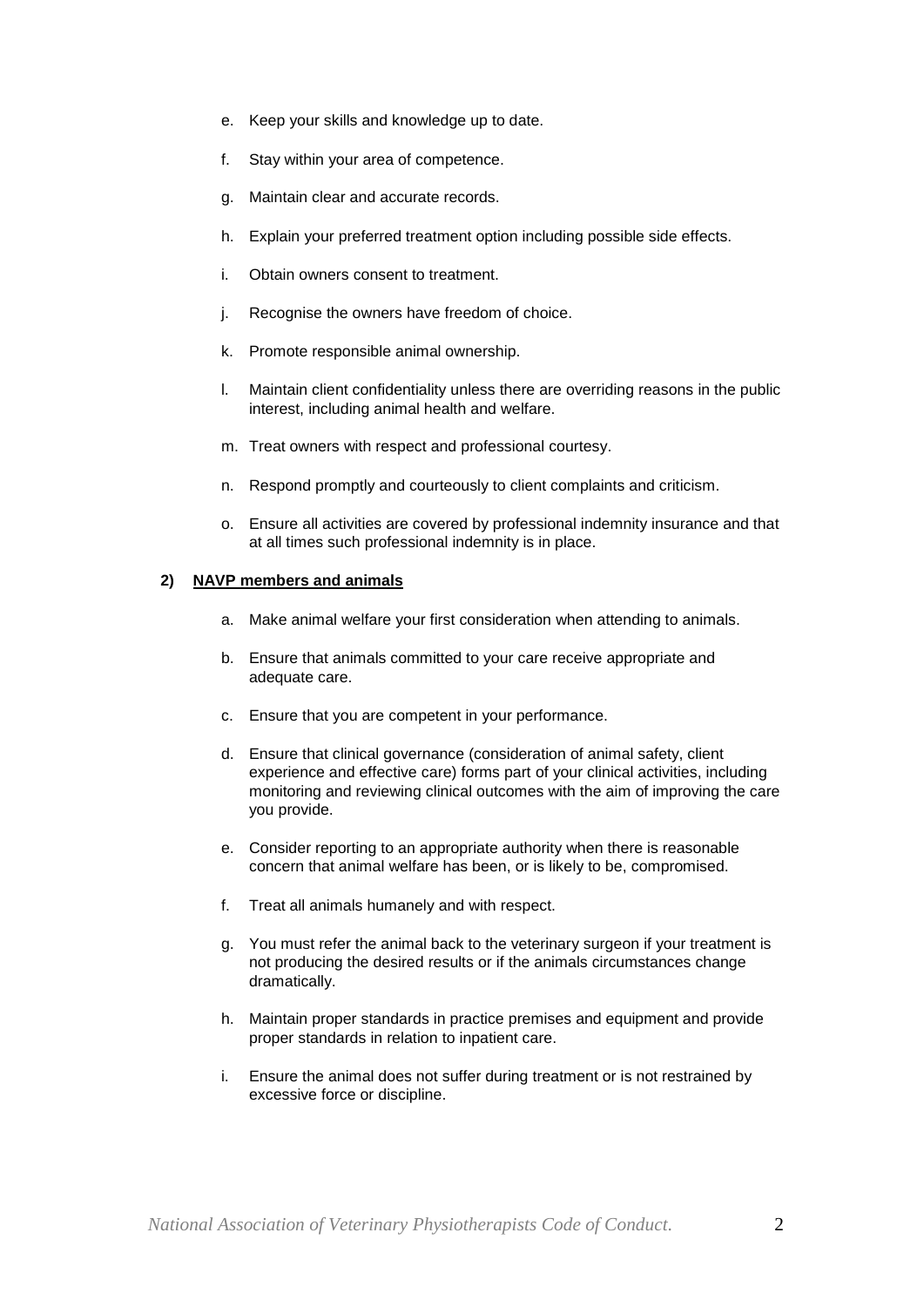### **3) NAVP members and NAVP**

- a. Comply with NAVP code of conduct.
- b. Provide the Association with their CPD record when requested to do so.
- c. Respond promptly and constructively to any request from NAVP for comments in relation to any allegation or complaint of any kind.
- d. Provide the NAVP clinical or client records or any other relevant information when requested to do so in writing or during a visit to your practice.
- e. Provide the NAVP any relevant information when requested to do so in writing with regards to complaints (for instance by members, the public, other organisations).
- f. Disclose to the NAVP any caution or conviction (including absolute and conditional discharges and spent convictions), or adverse finding by any other Court or regulator, wherever in the World.
- g. Must not engage in any activity or behaviour that would be likely to bring the NAVP into disrepute (including dealing with the public, clients and their animals, NAVP members and external organisations).
- h. Conduct yourself in a manner that respects the NAVP and its members and must not maliciously, or unfairly, criticise or attempt to discredit the NAVP or its members.
- i. Avoid any conflicts of interest.
- j. Not abuse your position in relation to fellow members and /or seek favours for past events (such as tutor/student roles)
- k. All members, regardless of their and / or perceived role (e.g. self-employed, self-employed and under contract, employed by the NAVP, employed by an external organisation etc), are first and foremost members of the NAVP and must abide by the Code of Conduct of the NAVP.

#### **4) NAVP members and the public**

- a. Ensure the protection of public health and consider the impact of all their actions and inactions or omissions on the public and the environment.
- b. Report any suspicion of a notifiable or reportable disease to the appropriate authority.
- c. Use their professional status to provide only factual information to the general public about physiotherapy services.
- d. Not to engage in any activity that would likely to bring the profession into disrepute or undermine public confidence in the profession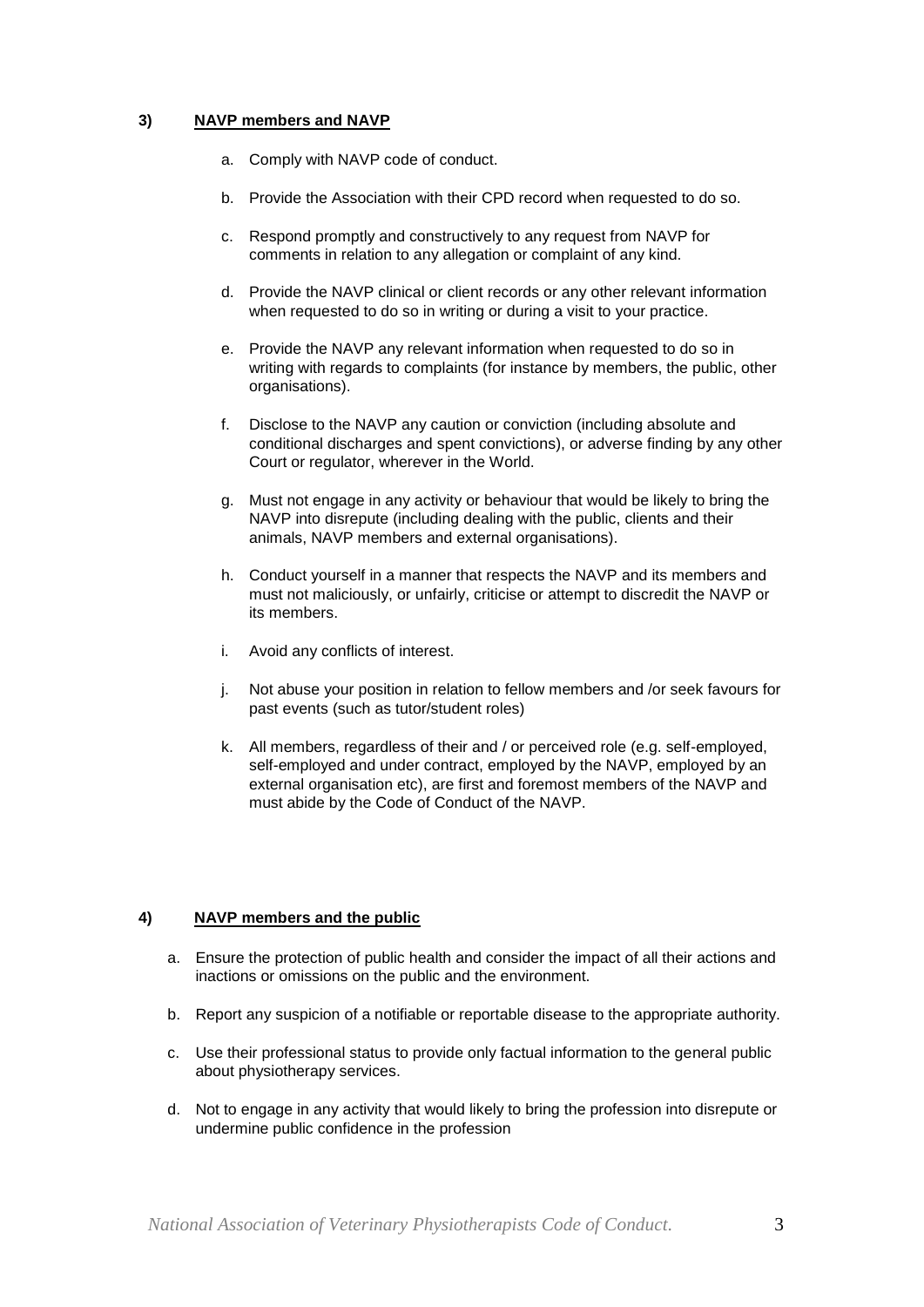## **5) NAVP members and the profession**

- a. Take, and, at the request of the NAVP, demonstrate that you have taken reasonable steps to address adverse physical and mental health (i) that could impair fitness to practise or (ii) that results in harm, or a risk of harm, to animal health or welfare, public health or the public interest (subject to legal advice on NAVP jurisdiction).
- b. On return to practice after time off, you must ensure you are competent to do so, acknowledging that the Executive Committee will review your application to renew membership.
- c. Continue your professional education and maintain a record of CPD in accordance with current CPD requirements as published from time to time by the NAVP (also ensuring you keep yourself aware of such CPD requirements published on reasonable notice by the NAVP).
- d. Communicate with other members/NAVP representatives as appropriate, to ensure continuity of care of animals.
- e. Conduct yourself in a manner that respects professional colleagues and must maliciously, or unfairly, criticise or attempt to discredit a professional colleague.
- f. Not hold yourself out as having expertise that cannot be substantiated, or call yourself a "specialist" where to do so would be misleading or misrepresentative.
- g. **\*** Graduate and Full members must work within the area of their profession which they have knowledge, skill and expertise to practice lawfully, safely and effectively.

#### **6) NAVP members and their business**

- a. As owners of a business to ensure professional colleagues, or staff within the organisation or practice, comply with responsibilities in the NAVP code of conduct.
- b. Communicate comprehensively with colleagues and staff within your organisation and practice to co-ordinate the care of animals.
- c. Ensure that any member of staff to whom a task is delegated has the appropriate knowledge and skills and any relevant qualification necessary to undertake task competently.
- d. Advertise services in a legal, decent, honest, truthful and professional manner.
- e. Ensure that all staff are covered by professional indemnity insurance or equivalent arrangements.
- f. Ensure there are no conflicts of interest and not bring the NAVP into disrepute with external people, organisations or bodies with regard to the objectives, contracts and decisions of the NAVP.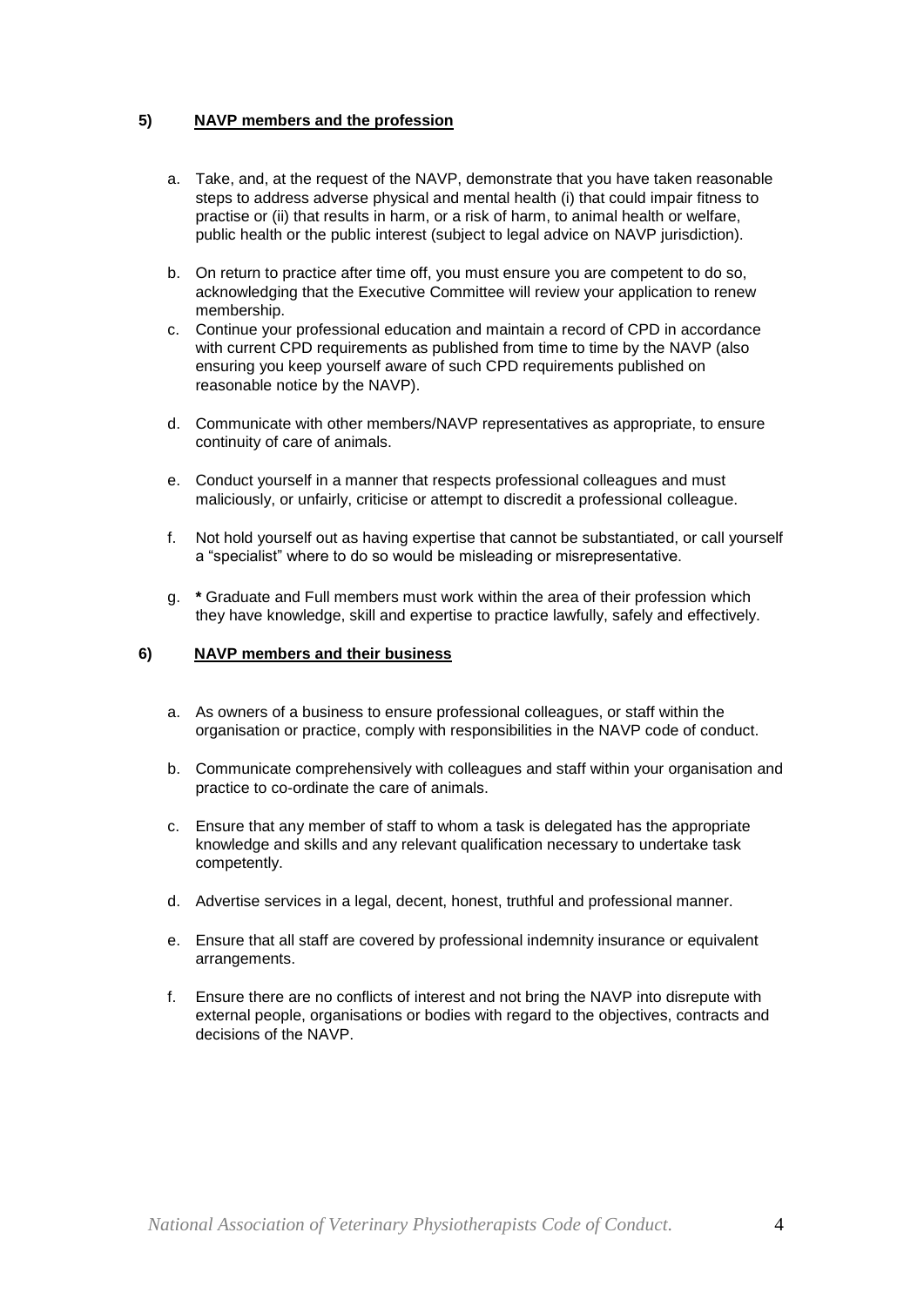# **7) NAVP Members and Social Media.**

- a. The NAVP Code of Conduct should always be adhered to and across all forms of verbal and written communication including social media.
- b. NAVP members take personal responsibility when expressing personal opinions and using social media and the effect on the Association, its members and the profession.
- c. Use of social media which has a detrimental effect to the Association, its members or the profession will result in disciplinary action. This includes any comments which are offensive, false, inaccurate or unjustified. Defamation Laws apply to any comments posted online made in either a personal or professional capacity.
- d. NAVP members should refrain from posting comments on professional issues on forums/websites or other social media which are available for the public to view.
- e. Members must not diagnose or give advice on treatment over social media. You must always see an animal before giving advice.
- f. Members should be proactive when asked to remove content that could be viewed as unprofessional.
- g. Must maintain and protect client confidentiality at all times, unless the client gives explicit consent.
- h. Compliance with GDP, UK laws and regulations is compulsory not optional and social media is no exception.
- i. Only the Chair is permitted to post material on a social media website in the associations name and behalf. Any breach of this conduct will lead to disciplinary action.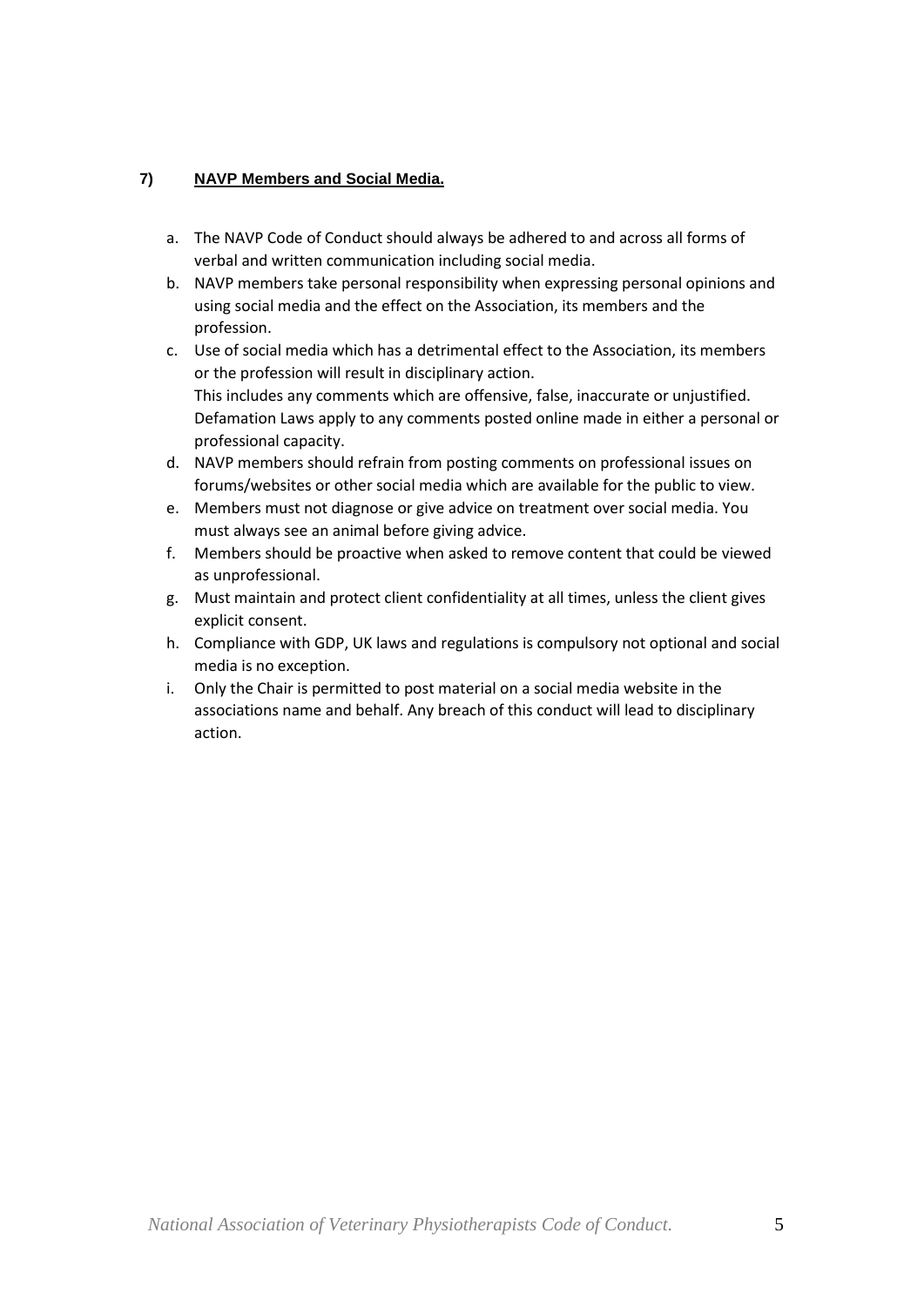### **8) Disciplinary Process**

- I) A Veterinary Physiotherapist, or any other person/organisation subject to the Code of Conduct, may be removed from the Associations membership list if:
	- a. He or she is convicted of a criminal offence which the Disciplinary Committee considers makes him/her unfit to practise.
	- b. If the Disciplinary Committee has found them guilty of unethical conduct in any professional respect.
	- c. The required annual membership fee has not been paid.
	- d. He or she does not have appropriate professional indemnity insurance.
- II) Unethical Conduct and Gross Professional Misconduct.
	- a. Unethical conduct is that which departs from the standard of conduct accepted by members of NAVP.
	- b. A series of substantial allegations of unethical conduct may lead to a charge of gross professional conduct.
	- c. Gross misconduct is any behaviour/actions that (inter alia) is deemed to bring NAVP into disrepute. This includes actions such as writing/speaking disparagingly about NAVP or any of its members in any public forum, though this is not an exhaustive list.
- III) Sanctions.
	- a. For minor offences a written warning and/or fine can be imposed. Supervision by a senior colleague for a fixed term can also be imposed.
	- b. For more serious offences including for a finding of Gross Professional Misconduct a term of suspension or permanent expulsion can be imposed.
	- c. For Gross professional misconduct the member will be excluded from the Association permanently. Any sanction can be subject to any terms deemed fit.
- IV) Disciplinary process

Any complaint must be made to the Chair of NAVP, so that it can be referred to the Disciplinary Committee.

a. Upon receiving a complaint, the Disciplinary Committee will first investigate if such a complaint justifies further consideration, if so, it will notify person/s concerned that an allegation of misconduct has been made. At this stage it is not necessary for the Disciplinary Committee to disclose all details but it must tell the person/s concerned in broad terms the nature of the allegation.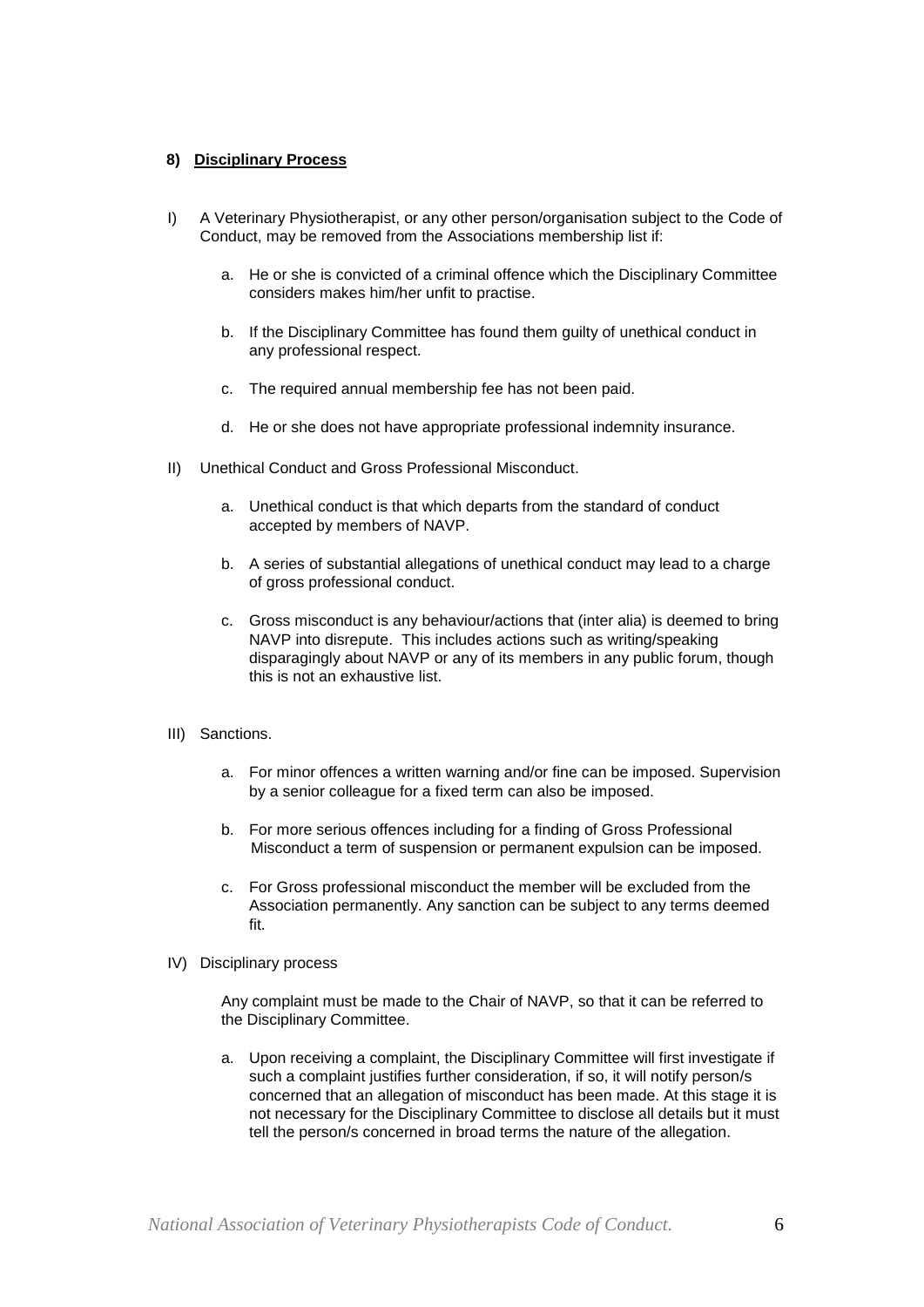- b. The Disciplinary committee will set a time and date to meet within 14 days of receiving the complaint, to investigate the allegations, without the presence of the person/s against whom allegation(s) have been made. The Association is mindful that there are times when complaints made against members are frivolous or malicious.
- c. If the Disciplinary Committee finds that there is no case to answer, the person/s concerned will be informed within 48 hours and told that no further action will be taken.
- d. If the Disciplinary Committee find that the complaint made is frivolous or malicious, they can commence disciplinary proceedings against the person or persons who instigated such frivolous or malicious complaint.
- e. If, after initially reviewing the complaint, the Disciplinary Committee finds that there is a case to answer, the full allegations, together with the name of the person(s) making the allegation(s) will be communicated in writing to the person(s) concerned who will be invited to attend before the Disciplinary Committee at a time and place within the next 14 to 28 days.
- f. The member may bring a friend with him/her to the disciplinary hearing and that friend must be a member of the Association. They may take no part in proceedings at this stage.
- g. If the Disciplinary Committee find that the member is not guilty of the allegations then no action will be taken and no record of the allegations will be kept.
- h. If the Disciplinary Committee upholds the allegations it may impose whatever sanction it decides appropriate as set out in paragraph III above.
- V) Immediate suspension.
	- a. If an allegation is, in the opinion of the Chair of the Disciplinary Committee, so serious as to warrant suspension whilst the allegation is investigated, the chair of the Disciplinary Committee will immediately notify the Executive Committee if there is sufficient evidence available to support the view that it is justified. In consultation with the Executive Committee a decision will be made as to whether person(s) may be suspended whilst such allegation is dealt with fully by the Executive Committee.
	- b. If a person is immediately suspended, he or she is strictly forbidden to practice during the period of suspension and any attempt to do so may constitute a further offence which may be subject to separate proceedings.
- VI) Appeals process
	- a. Any person affected by a decision of the Disciplinary Committee may appeal against any finding and/or disciplinary sanction to the Executive Committee.
	- b. The Executive Committee may reverse the finding of the Disciplinary Committee, uphold the Decision of the Disciplinary Committee, or alter the disciplinary sanctions as it deems fit.
	- c. A letter of appeal should be sent to the Chair of the Association within 14 days of the Disciplinary Committee's decision.